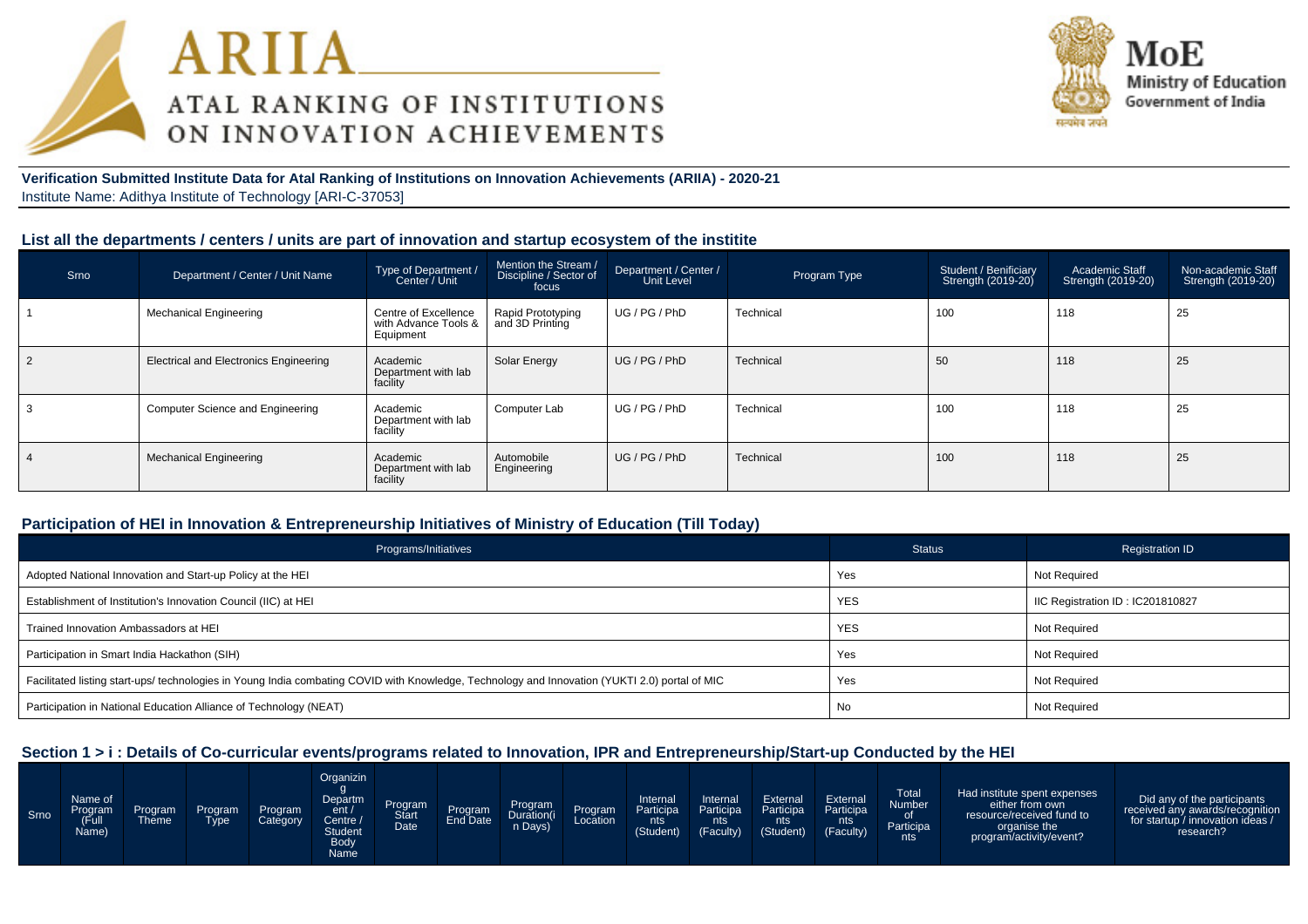| Section 1 > i : Details of Co-curricular events/programs related to Innovation, IPR and Entrepreneurship/Start-up Conducted by the HEI |  |
|----------------------------------------------------------------------------------------------------------------------------------------|--|
|                                                                                                                                        |  |

| $\overline{1}$ | Induction<br>of Office<br>Bearers,<br>Dept. of<br>CSE and<br>Student<br>Associati<br>on, Chief<br>Guest:<br>Mr.G.Ko<br>mal<br>Kumar,<br>Asst.<br>Manager,<br>IT Sales,<br>E-<br>Marketin<br>g, CG-<br>VAK,<br>Software<br>&<br>Exports,<br>Pvt. Ltd,<br>Coimbato<br>re. | Entrepre<br>neurship/<br>Startup <sup>'</sup> | Skill<br>developm<br>ent | Institute<br>Lead<br>Activity | Adithya<br>Institute<br>of<br>Technolo<br>gy                        | 19-07-20<br>19<br>00:00:00 | 19-07-20<br>19<br>00:00:00 | $\mathbf{1}$ | Within<br>Campus | 50  | 10             | $\mathbf 0$ | $\mathbf 0$ | 60  | No | No |
|----------------|-------------------------------------------------------------------------------------------------------------------------------------------------------------------------------------------------------------------------------------------------------------------------|-----------------------------------------------|--------------------------|-------------------------------|---------------------------------------------------------------------|----------------------------|----------------------------|--------------|------------------|-----|----------------|-------------|-------------|-----|----|----|
| $\overline{2}$ | IOT,<br>Machine<br>Learning,<br>$AI -$<br>Basics to<br>Start ups                                                                                                                                                                                                        | Entrepre<br>neurship/<br>Startup              | Skill<br>developm<br>ent | Institute<br>Lead<br>Activity | Adithya<br>Institute<br>of<br>Technolo<br>gy                        | 30-07-20<br>19<br>00:00:00 | 30-07-20<br>19<br>00:00:00 | $\mathbf{1}$ | Within<br>Campus | 12  | $\mathbf 0$    | $\mathbf 0$ | $\mathbf 0$ | 12  | No | No |
| $\mathbf{3}$   | Innowah<br>Weblaun<br>ch                                                                                                                                                                                                                                                | Entrepre<br>neurship/<br>Startup              | Skill<br>developm<br>ent | Institute<br>Lead<br>Activity | Adithya<br>Institute<br>of<br>Technolo<br>gy                        | 31-07-20<br>19<br>00:00:00 | 31-07-20<br>19<br>00:00:00 | $\mathbf{1}$ | Within<br>Campus | 29  | $\overline{1}$ | $\mathbf 0$ | $\mathbf 0$ | 30  | No | No |
| $\overline{4}$ | Guest<br>Lecture<br>on<br>"Future<br>of<br>Computin<br>g:"<br>Resource<br>Person:<br>Mr.Kishor<br>e<br>Rajendra<br>n, Chief<br>Technolo<br>gy<br>Officer,<br>Microsoft<br>$- UK$                                                                                        | Entrepre<br>neurship/<br>Startup              | Skill<br>developm<br>ent | Institute<br>Lead<br>Activity | Departm<br>ent of<br>Compute<br>r Science<br>and<br>Engineeri<br>ng | 14-08-20<br>19<br>00:00:00 | 14-08-20<br>19<br>00:00:00 | $\mathbf{1}$ | Within<br>Campus | 200 | 20             | $\mathbf 0$ | $\mathbf 0$ | 220 | No | No |
| 5              | Hands on<br>Training<br>on "Data<br>Analytics<br>using R<br>Languag<br>e"Resour<br>ce<br>Person:<br>Mr.K.llan<br>geeran,<br>Radial                                                                                                                                      | Entrepre<br>neurship/<br><b>Startup</b>       | Skill<br>developm<br>ent | Institute<br>Lead<br>Activity | Adithya<br>Institute<br>of<br>Technolo<br>gy                        | 24-08-20<br>19<br>00:00:00 | 24-08-20<br>19<br>00:00:00 | $\mathbf{1}$ | Within<br>Campus | 30  | $\overline{2}$ | $\mathbf 0$ | $\mathbf 0$ | 32  | No | No |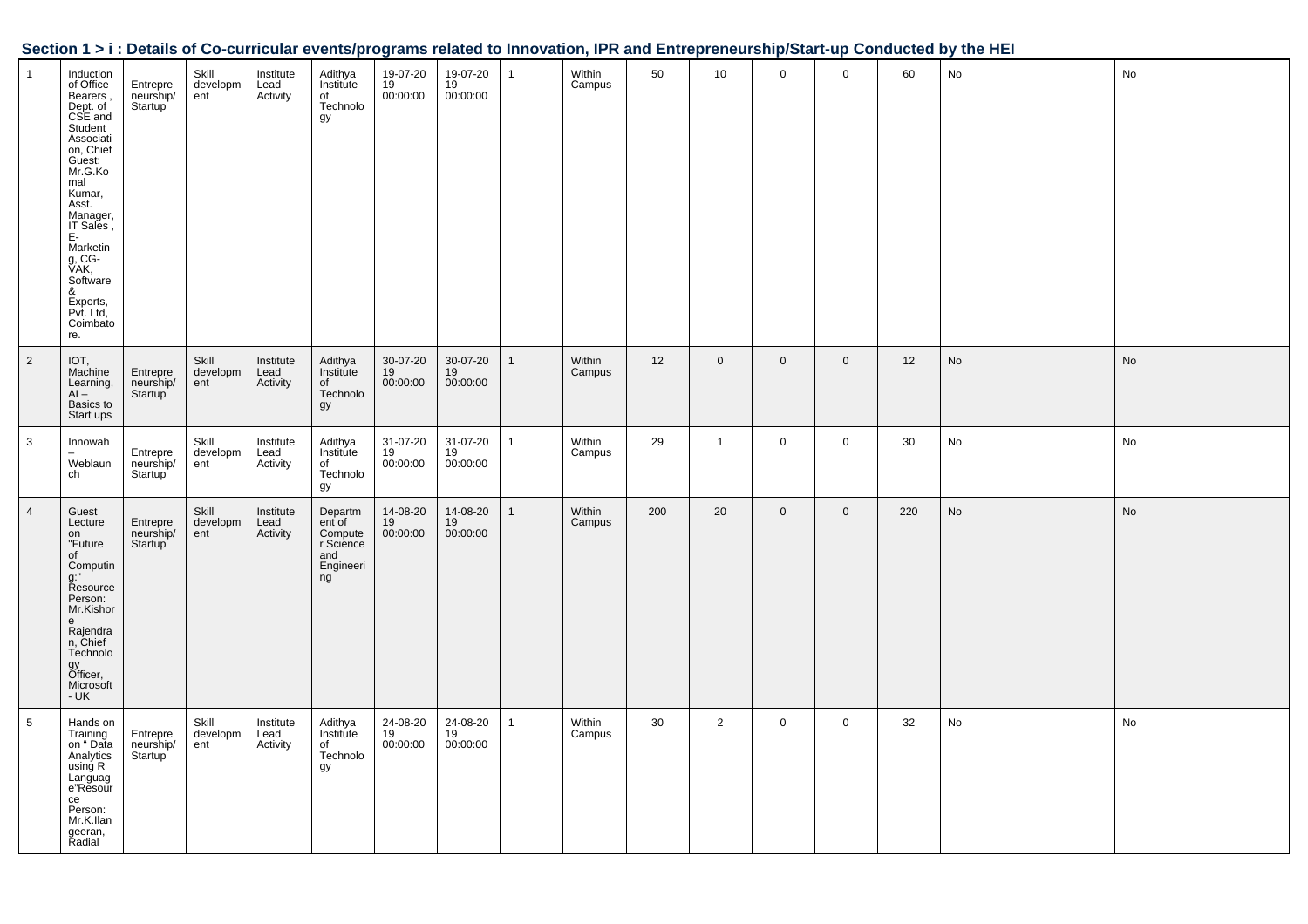| Section 1 > i : Details of Co-curricular events/programs related to Innovation, IPR and Entrepreneurship/Start-up Conducted by the HEI |  |  |
|----------------------------------------------------------------------------------------------------------------------------------------|--|--|
|                                                                                                                                        |  |  |

| 6              | Hands on<br>Training<br>on<br>"Seleniu<br>m<br>Software<br>Testing<br>Tool",<br>Resource<br>Person:<br>Mr.E.Gur<br>uprasad,<br>Delacon<br>Private<br>Ltd. | Entrepre<br>neurship/<br>Startup              | Skill<br>developm<br>ent | Institute<br>Lead<br>Activity | Adithya<br>Institute<br>of<br>Technolo<br>gy            | 24-08-20<br>19<br>00:00:00       | 24-08-20<br>19<br>00:00:00 | $\mathbf{1}$ | Within<br>Campus | 10  | $\overline{2}$ | $\mathbf 0$  | $\mathbf 0$    | 12  | No | No |
|----------------|-----------------------------------------------------------------------------------------------------------------------------------------------------------|-----------------------------------------------|--------------------------|-------------------------------|---------------------------------------------------------|----------------------------------|----------------------------|--------------|------------------|-----|----------------|--------------|----------------|-----|----|----|
| $\overline{7}$ | Guest<br>Lecture<br>on<br>"Career<br>Oppurtun<br>ities"-<br>Mr.Shree<br>Kumar,<br>Alumni                                                                  | Entrepre<br>neurship/<br>Startup              | Awarene<br>SS            | Institute<br>Lead<br>Activity | Adithya<br>Institute<br>of<br>Technolo<br>gy            | 28-08-20<br>19<br>00:00:00       | 28-08-20<br>19<br>00:00:00 | $\mathbf{1}$ | Within<br>Campus | 200 | 20             | $\mathbf 0$  | $\mathbf 0$    | 220 | No | No |
| 8              | Problem<br>Solving<br>Techniqu<br>$es$ -Part-<br>$1$ ( $^{\circ}$ C $^{\circ}$<br>Program<br>min <sub>g</sub>                                             | Entrepre<br>neurship/<br>Startup              | Skill<br>developm<br>ent | Institute<br>Lead<br>Activity | Adithya<br>Institute<br>niomato<br>of<br>Technolo<br>gy | 30-09-20<br>19<br>00:00:00       | 30-09-20<br>19<br>00:00:00 | $\mathbf{1}$ | Within<br>Campus | 50  | $\mathbf{0}$   | $\mathbf{0}$ | $\overline{0}$ | 50  | No | No |
| 9              | Quantitati<br>ve Ability<br>&<br>Problem<br>Solving                                                                                                       | Entrepre<br>neurship/<br>Startup <sup>'</sup> | Skill<br>developm<br>ent | Institute<br>Lead<br>Activity | Adithya<br>Institute<br>of<br>Technolo<br>gy            | $01 - 10 - 20$<br>19<br>00:00:00 | 01-10-20<br>19<br>00:00:00 | $\mathbf{1}$ | Within<br>Campus | 60  | $\mathbf 0$    | $\mathbf 0$  | $\mathbf 0$    | 60  | No | No |
| 10             | Reasonin<br>g and<br>Logical<br>Ability                                                                                                                   | Entrepre<br>neurship/<br>Startup              | Seminar                  | Institute<br>Lead<br>Activity | Adithya<br>Institute<br>Qf<br>Technolo<br>gy            | 03-10-20<br>19<br>00:00:00       | 03-10-20<br>19<br>00:00:00 | $\mathbf{1}$ | Within<br>Campus | 60  | $\overline{0}$ | $\mathbf{0}$ | $\mathbf{0}$   | 60  | No | No |
| 11             | <b>CTS</b><br>Corporat<br>e<br>Training(<br>Full Day)                                                                                                     | Entrepre<br>neurship/<br>Startup <sup>'</sup> | Skill<br>developm<br>ent | Institute<br>Lead<br>Activity | Adithya<br>Institute<br>of<br>Technolo<br>gy            | 10-09-20<br>19<br>00:00:00       | 10-09-20<br>19<br>00:00:00 | $\mathbf{1}$ | Within<br>Campus | 50  | $\mathbf 0$    | $\mathbf 0$  | $\mathbf{0}$   | 50  | No | No |
| 12             | Company<br>Based<br>Training                                                                                                                              | Entrepre<br>neurship/<br>Startup <sup>1</sup> | Skill<br>developm<br>ent | Institute<br>Lead<br>Activity | Adithya<br>Institute<br>of<br>Technolo<br>gy            | 30-10-20<br>19<br>00:00:00       | 30-10-20<br>19<br>00:00:00 | $\mathbf{1}$ | Within<br>Campus | 50  | $\mathbf{0}$   | $\mathbf{0}$ | $\mathbf{0}$   | 50  | No | No |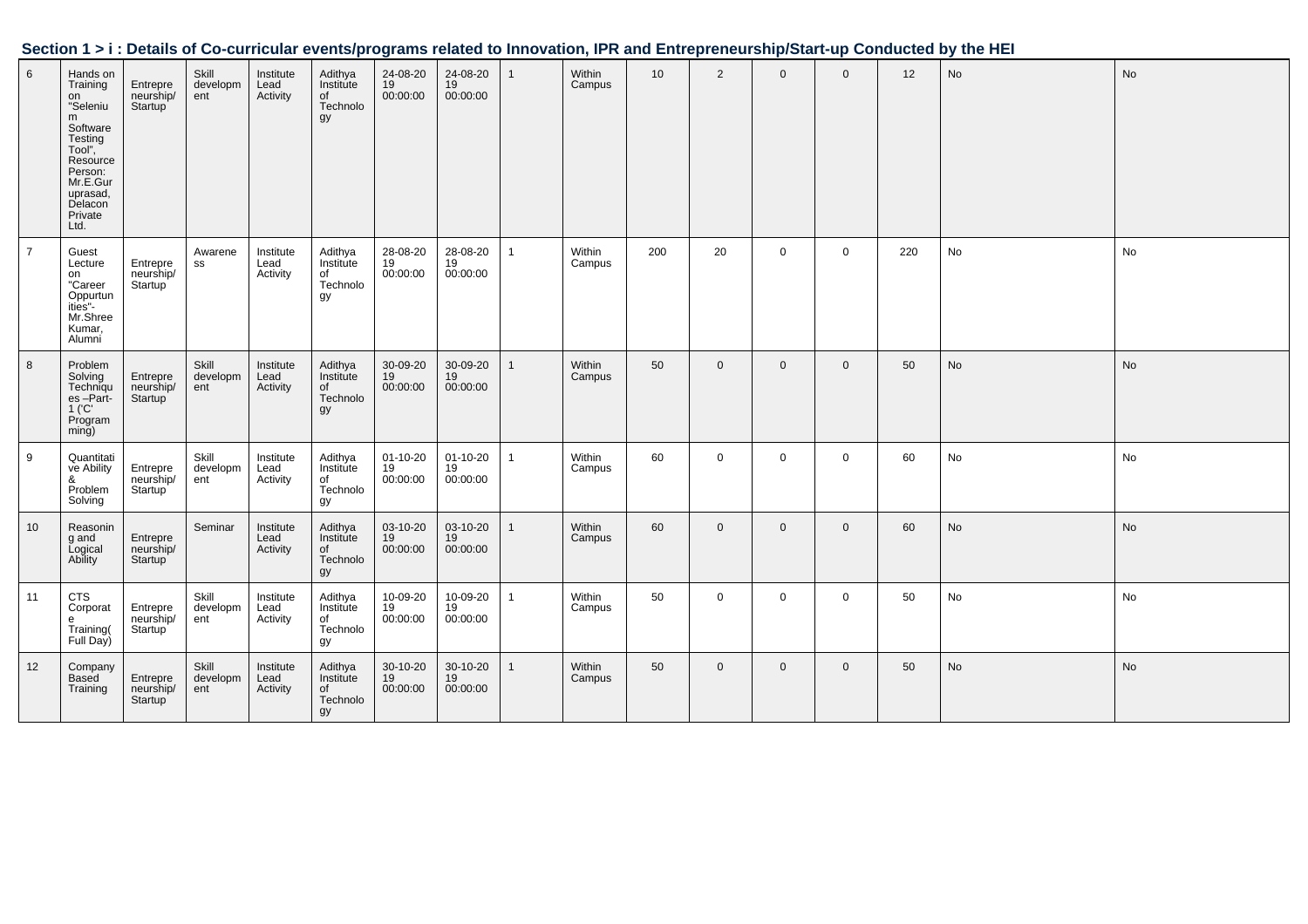| $\vert$ 13 | Guest<br>Lecture<br>on "<br>Mapping<br>of<br>Curriculu<br>m with<br>Industry<br>Needs"-<br>Mr.Bastin<br>Robin,<br>Chief<br>Data<br>Scientist,<br>Clever<br>Insight                                                             | Entrepre<br>neurship/<br>Startup <sup>'</sup> | Skill<br>developm<br>ent | Institute<br>Lead<br>Activity | Adithya<br>Institute<br>of<br>Technolo<br>gy | 04-01-20<br>20<br>00:00:00 | 04-01-20 1<br>20<br>00:00:00 |                | Within<br>Campus | 50  | 0               | $\mathbf 0$    | $\mathbf{0}$   | 50  | No | No |
|------------|--------------------------------------------------------------------------------------------------------------------------------------------------------------------------------------------------------------------------------|-----------------------------------------------|--------------------------|-------------------------------|----------------------------------------------|----------------------------|------------------------------|----------------|------------------|-----|-----------------|----------------|----------------|-----|----|----|
| 14         | Guest<br>Lecture<br>on "Data<br>Science<br>and Al",<br>Resource<br>Poerson:<br>Mr.Ansih<br>Ephrem,<br>Technical<br>Architect,<br>ToolAhea<br>d                                                                                 | Entrepre<br>neurship/<br>Startup              | Skill<br>developm<br>ent | Institute<br>Lead<br>Activity | Adithya<br>Institute<br>of<br>Technolo<br>gy | 10-01-20<br>20<br>00:00:00 | 10-01-20<br>20<br>00:00:00   | $\overline{1}$ | Within<br>Campus | 60  | $5\phantom{.0}$ | $\mathbf 0$    | $\mathbf 0$    | 65  | No | No |
| 15         | "Carrier<br>Opportun<br>ities<br>Animatio<br>n and<br>Virtual<br>Reality<br>Resource<br>Person:<br>Dr.Samjit<br>h<br>Dhanaraj<br>an<br>CEO,MA<br>$\overline{c}\overline{c}$ ,<br>Coimbato<br>re "                              | Entrepre<br>neurship/<br>Startup              | Seminar                  | Institute<br>Lead<br>Activity | Adithya<br>Institute<br>of<br>Technolo<br>gy | 07-02-20<br>20<br>00:00:00 | 07-02-20<br>20<br>00:00:00   | $\overline{1}$ | Within<br>Campus | 62  | $\overline{2}$  | $\mathbf 0$    | $\overline{0}$ | 64  | No | No |
| 16         | "The Joy<br>of<br>Engineeri<br>ng<br>Program<br>me<br>comprise<br>s Project<br>$Expo$ ,<br>Technical<br>Event-1<br>Creater<br>Cracker),<br>Technical<br>Event-2<br>(TechMo<br>ck),<br>Presenza<br>(Paper<br>Presentat<br>ion " | Entrepre<br>neurship/<br>Startup <sup>'</sup> | Seminar                  | Institute<br>Lead<br>Activity | Adithya<br>Institute<br>of<br>Technolo<br>gy | 22-02-20<br>20<br>00:00:00 | 22-02-20<br>20<br>00:00:00   | $\mathbf{1}$   | Within<br>Campus | 491 | $\mathbf 0$     | $\overline{0}$ | $\mathbf 0$    | 491 | No | No |

┯

# **Section 1 > i : Details of Co-curricular events/programs related to Innovation, IPR and Entrepreneurship/Start-up Conducted by the HEI<br>13 Guest Similar Skill Institute Adithya 04-01-20 04-01-20 1 Within 50 0 0 0 0 0 50 No**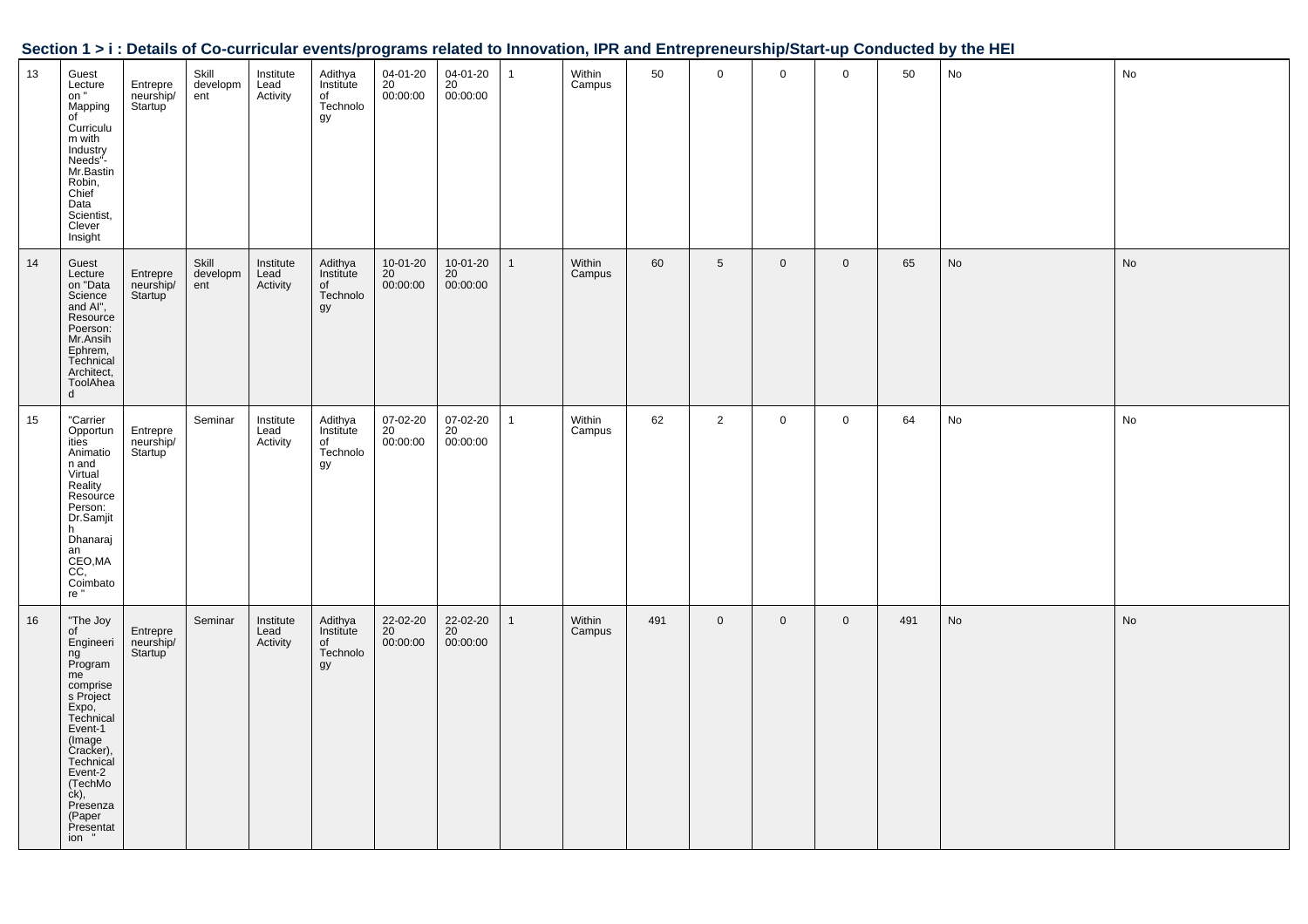|  |  | Section 1 > i : Details of Co-curricular events/programs related to Innovation, IPR and Entrepreneurship/Start-up Conducted by the HEI |
|--|--|----------------------------------------------------------------------------------------------------------------------------------------|
|  |  |                                                                                                                                        |

| 17 | Hands on<br>Training<br>in "<br>Mobile<br>Applicatio<br>n<br>Develop<br>ment",<br>Resource<br>Person:<br>Mr.Sachi<br>n<br>Franscis,<br>CTS,<br>Chennai                                                                                                                                                                                                                                                      | Entrepre<br>neurship/<br>Startup              | Skill<br>developm<br>ent | Institute<br>Lead<br>Activity | Adithya<br>Institute<br>of<br>Technolo<br>gy                                                            | 28-02-20<br>20<br>00:00:00       | 28-02-20<br>20<br>00:00:00 | $\mathbf{1}$ | Within<br>Campus | 50  | $\mathbf 0$  | $\overline{0}$ | $\mathsf 0$    | 50  | No | No |
|----|-------------------------------------------------------------------------------------------------------------------------------------------------------------------------------------------------------------------------------------------------------------------------------------------------------------------------------------------------------------------------------------------------------------|-----------------------------------------------|--------------------------|-------------------------------|---------------------------------------------------------------------------------------------------------|----------------------------------|----------------------------|--------------|------------------|-----|--------------|----------------|----------------|-----|----|----|
| 18 | 3D<br>Printing<br>Technolo<br>gies and<br>the<br>Works                                                                                                                                                                                                                                                                                                                                                      | Entrepre<br>neurship/<br>Startup              | Skill<br>developm<br>ent | Institute<br>Lead<br>Activity | Adithya<br>Institute<br>of<br>Technolo<br>gy                                                            | $30 - 03 - 20$<br>20<br>00:00:00 | 30-03-20<br>20<br>00:00:00 | $\mathbf{1}$ | Within<br>Campus | 12  | $\mathbf{1}$ | $\overline{0}$ | $\overline{0}$ | 13  | No | No |
| 19 | "Industry<br>Interface<br>$-03$ in<br>the topic<br>"CYBER<br><b>SECURI</b><br>$TY -$<br>AWARE<br>NESS An<br>Event on<br>National<br>Compute<br>r Security<br>Day" in<br>ACES<br>and<br><b>TECHNO</b><br>ZAPPER<br>S – CSE<br>& IT<br><b>STUDEN</b><br>TS<br>ASSOCI<br>ATION,<br>Resource<br>Person,<br>Mr.<br>Veerendr<br>a GG,<br>Sr.<br>Technical<br>Manager,<br>SecPod<br>Technolo<br>gies Pvt.<br>Ltd." | Entrepre<br>neurship/<br>Startup              | Skill<br>developm<br>ent | Student<br>Lead<br>Activity   | Departm<br>ent of<br>Compute<br>r Science<br>and<br>Engineeri<br>ng                                     | 02-03-20<br>20<br>00:00:00       | 02-03-20<br>20<br>00:00:00 | 1            | Within<br>Campus | 200 | 20           | $\overline{0}$ | $\mathbf 0$    | 220 | No | No |
| 20 | <b>FPGA</b><br>AND<br><b>MEDICA</b><br><b>DEVICE</b><br>S.                                                                                                                                                                                                                                                                                                                                                  | Entrepre<br>neurship/<br>Startup <sup>1</sup> | Seminar                  | Institute<br>Lead<br>Activity | <b>ELECTR</b><br><b>ONICS</b><br>AND<br><b>COMMU</b><br><b>NIATION</b><br><b>ENGINE</b><br><b>ERING</b> | 05-09-20<br>19<br>00:00:00       | 05-09-20<br>19<br>00:00:00 | 1            | Within<br>Campus | 150 | 9            | $\overline{0}$ | $\mathsf 0$    | 159 | No | No |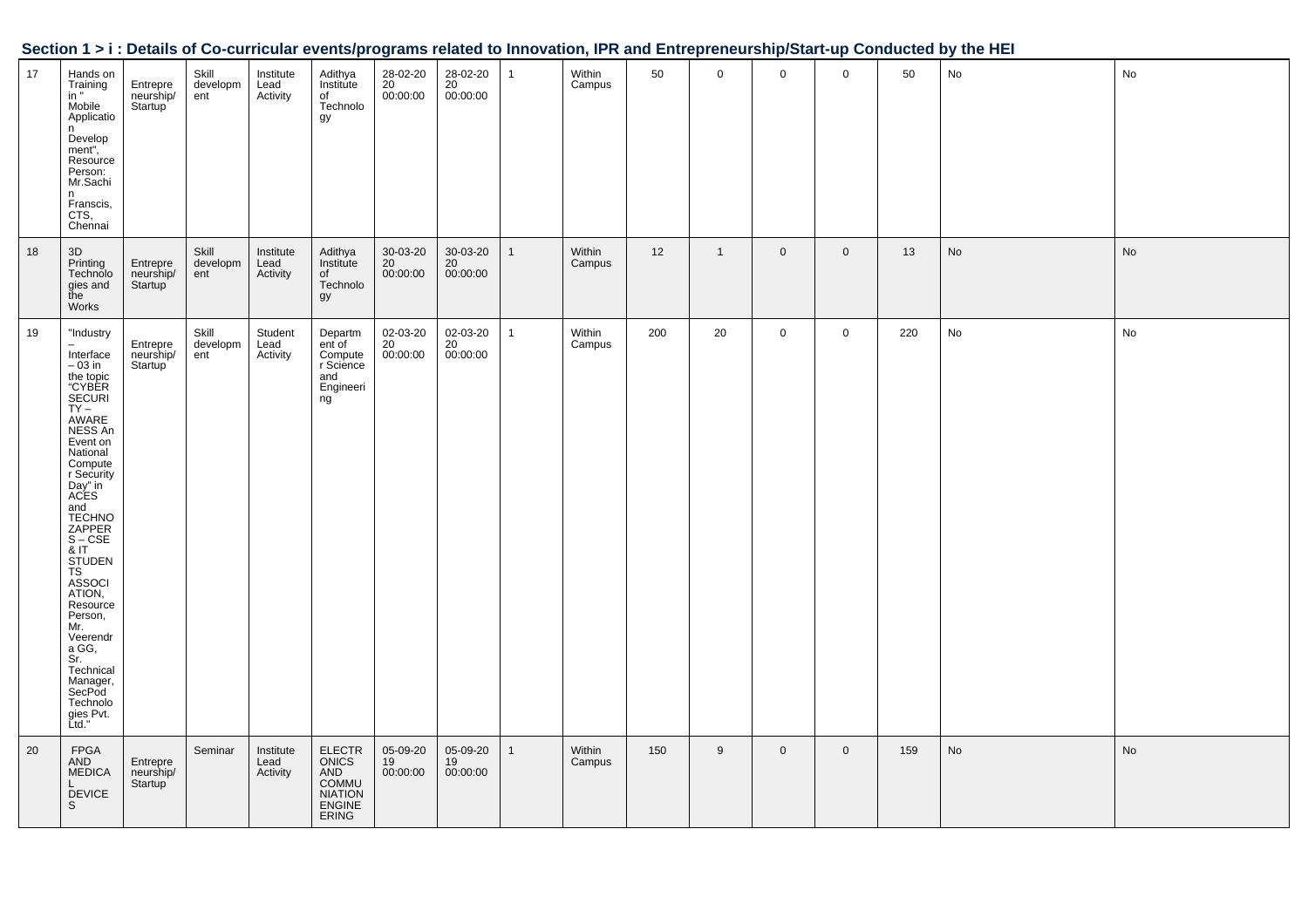|    |                                                                                                                                                                                |                                  |                          |                               |                                                                                                         |                            |                            |                |                  |     |                |              |              |     | occupii i z i . Detano or oo-camicalar eventorprogramo relatea to mnovation, ir it and Entreprenearonprotari-ap oonducted by the riEr |    |
|----|--------------------------------------------------------------------------------------------------------------------------------------------------------------------------------|----------------------------------|--------------------------|-------------------------------|---------------------------------------------------------------------------------------------------------|----------------------------|----------------------------|----------------|------------------|-----|----------------|--------------|--------------|-----|---------------------------------------------------------------------------------------------------------------------------------------|----|
| 21 | <b>SKILL</b><br><b>DEVELO</b><br>PMENT<br><b>TRAININ</b><br>G-CCNA                                                                                                             | Innovatio<br>n                   | Skill<br>developm<br>ent | Institute<br>Lead<br>Activity | <b>ELECTR</b><br>ONICS<br>AND<br><b>COMMU</b><br><b>NIATION</b><br>ENGINE<br>ERING                      | 08-07-20<br>19<br>00:00:00 | 13-07-20<br>19<br>00:00:00 | 6              | Within<br>Campus | 58  | $\overline{2}$ | $\mathbf 0$  | $\mathbf 0$  | 60  | No                                                                                                                                    | No |
| 22 | <b>ADVANC</b><br>ED WEB<br>CONFER<br>CONFER<br>ON<br>ON<br>ADVANC<br>ELECTRI<br>CAL<br>COMMU<br>COMMU<br>COMMU<br>COMMU<br><b>NICATIO</b><br>N.<br><b>TCHNOL</b><br><b>OGY</b> | Innovatio<br>n                   | Conferen<br>ce           | Institute<br>Lead<br>Activity | <b>ELECTR</b><br><b>ONICS<br/>AND<br/>COMMU<br/>NIATION<br/>ENGINE</b><br><b>ERING</b>                  | 06-05-20<br>19<br>00:00:00 | 07-05-20<br>19<br>00:00:00 | $\overline{2}$ | Within<br>Campus | 36  | $\mathbf 0$    | 78           | 3            | 117 | No                                                                                                                                    | No |
| 23 | <b>DIGITAL</b><br><b>MARKET</b><br>ING                                                                                                                                         | Entrepre<br>neurship/<br>Startup | Seminar                  | Institute<br>Lead<br>Activity | <b>ELECTR</b><br>ONICS<br>AND<br>COMMU<br><b>NIATION</b><br><b>ENGINE</b><br><b>ERING</b>               | 03-05-20<br>19<br>00:00:00 | 03-05-20<br>19<br>00:00:00 | $\mathbf{1}$   | Within<br>Campus | 150 | $\mathbf 0$    | $\mathbf 0$  | $\mathbf 0$  | 150 | No                                                                                                                                    | No |
| 24 | CARRER<br>AWARE<br>NESS<br>AFTER<br>GRADUA<br><b>TION</b>                                                                                                                      | Entrepre<br>neurship/<br>Startup | Motivatio<br>nal speak   | Institute<br>Lead<br>Activity | <b>ELECTR</b><br><b>ONICS</b><br>AND<br><b>COMMU</b><br><b>NIATION</b><br><b>ENGINE</b><br><b>ERING</b> | 30-04-20<br>19<br>00:00:00 | 30-04-20<br>19<br>00:00:00 | $\mathbf{1}$   | Within<br>Campus | 250 | $\mathbf{0}$   | $\mathbf{0}$ | $\mathbf{0}$ | 250 | No                                                                                                                                    | No |
| 25 | <b>NOVEL</b><br>WAY TO<br>SOLVE<br>COVID<br>TEST<br>DATASE<br>T USING<br><b>MACHIN</b><br>E<br>LEARNIN<br>G<br><b>ALGORI</b><br><b>THM</b>                                     | Innovatio<br>n                   | Seminar                  | Institute<br>Lead<br>Activity | <b>ELECTR</b><br><b>ONICS</b><br>AND<br><b>COMMU</b><br><b>NIATION</b><br><b>ENGINE</b><br><b>ERING</b> | 29-04-20<br>19<br>00:00:00 | 29-04-20<br>19<br>00:00:00 | $\mathbf{1}$   | Within<br>Campus | 150 | 9              | $\mathbf 0$  | $\mathsf 0$  | 159 | No                                                                                                                                    | No |
| 26 | <b>INDUST</b><br><b>RIAL</b><br>ROBOTI<br>CS                                                                                                                                   | Innovatio<br>n                   | Seminar                  | Institute<br>Lead<br>Activity | <b>ELECTR</b><br>ONICS<br>AND<br>COMMU<br><b>NIATION</b><br>ENGINE<br>ERING                             | 12-03-20<br>20<br>00:00:00 | 12-03-20<br>20<br>00:00:00 | $\mathbf{1}$   | Within<br>Campus | 50  | $\mathbf 0$    | $\mathbf{0}$ | $\mathbf 0$  | 50  | No                                                                                                                                    | No |
| 27 | VLSI<br>DESIGN                                                                                                                                                                 | Innovatio<br>n.                  | Seminar                  | Institute<br>Lead<br>Activity | ELECTR<br>ONICS<br>AND<br>COMMU<br>NIATION<br><b>ENGINE</b><br>ERING                                    | 12-03-20<br>20<br>00:00:00 | 12-03-20<br>20<br>00:00:00 | $\mathbf{1}$   | Within<br>Campus | 75  | $\overline{0}$ | $\mathbf 0$  | $\mathbf 0$  | 75  | No                                                                                                                                    | No |

#### Section 1 > i : Details of Co-curricular events/programs related to Innovation JPR and Entrepreneurship/Start-up Conducted by the HFL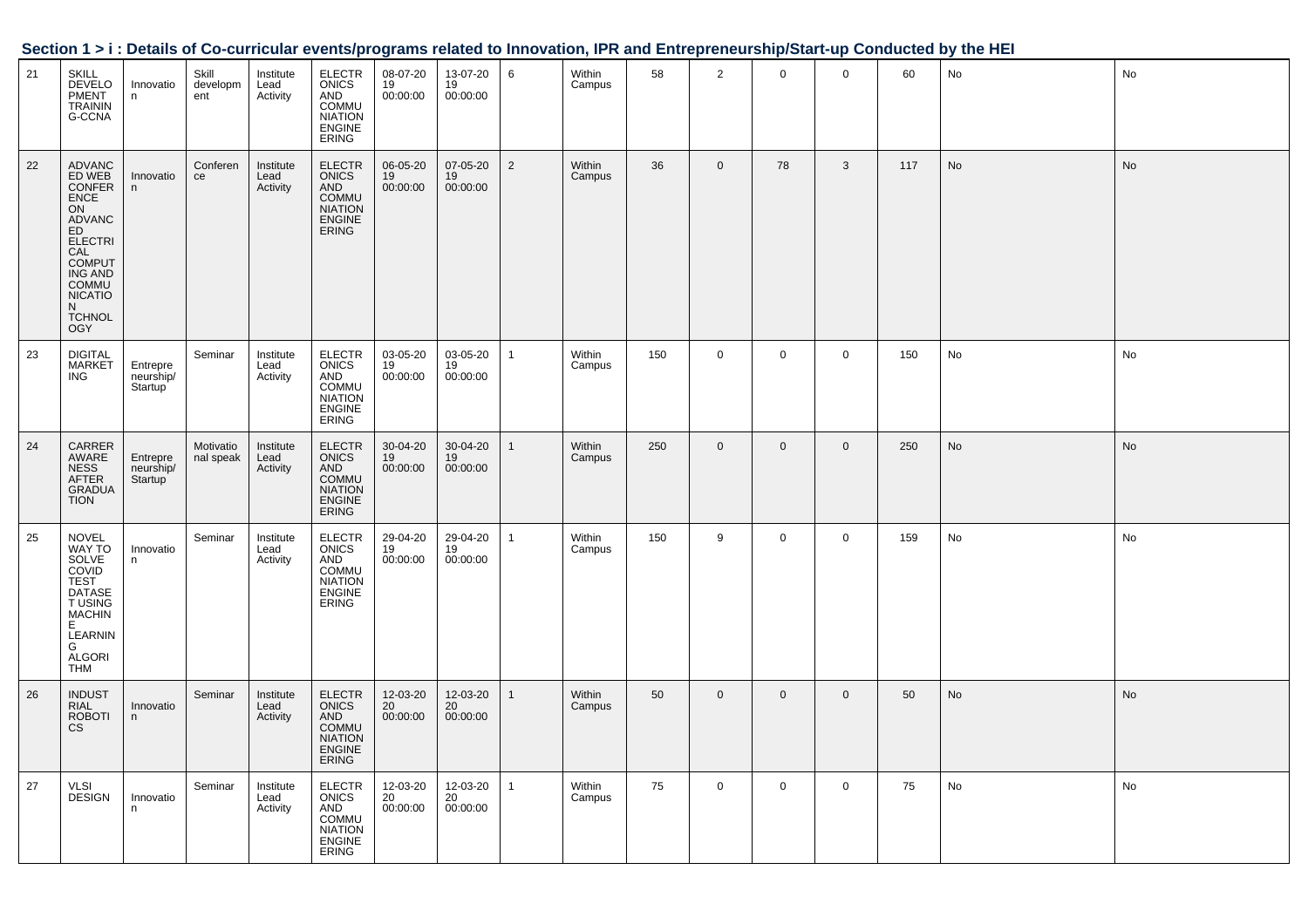| Section 1 > i : Details of Co-curricular events/programs related to Innovation, IPR and Entrepreneurship/Start-up Conducted by the HEI |  |  |
|----------------------------------------------------------------------------------------------------------------------------------------|--|--|
|                                                                                                                                        |  |  |

| 28 | <b>SMART</b><br><b>MOBILE</b><br><b>TECHNO</b><br>LOGY-<br><b>MAINTE</b><br><b>NANCE</b><br>AND<br><b>SERVIC</b><br>E.                                                                      | Entrepre<br>neurship/<br>Startup <sup>1</sup>       | Worksho<br>p             | Institute<br>Lead<br>Activity | <b>ELECTR</b><br><b>ONICS</b><br>AND<br>COMMU<br><b>NIATION</b><br><b>ENGINE</b><br><b>ERING</b>        | 10-03-20<br>20<br>00:00:00 | 10-03-20<br>20<br>00:00:00 | 1            | Within<br>Campus | 55          | $\mathbf 0$    | $\mathbf 0$    | $\mathbf 0$    | 55  | No | <b>No</b> |
|----|---------------------------------------------------------------------------------------------------------------------------------------------------------------------------------------------|-----------------------------------------------------|--------------------------|-------------------------------|---------------------------------------------------------------------------------------------------------|----------------------------|----------------------------|--------------|------------------|-------------|----------------|----------------|----------------|-----|----|-----------|
| 29 | PCB<br><b>DESIGNI</b><br>NG AND<br><b>FABRICA</b><br><b>TION</b>                                                                                                                            | Entrepre<br>neurship/<br>Startup,<br>Innovatio<br>n | Worksho<br>p             | Institute<br>Lead<br>Activity | <b>ELECTR</b><br><b>ONICS</b><br>AND<br><b>COMMU</b><br><b>NIATION</b><br><b>ENGINE</b><br><b>ERING</b> | 04-01-20<br>20<br>00:00:00 | 04-01-20<br>20<br>00:00:00 | $\mathbf{1}$ | Within<br>Campus | $\mathbf 0$ | $\mathbf 0$    | 250            | $\mathsf 0$    | 250 | No | No        |
| 30 | <b>INDUST</b><br>RY<br><b>INTERFA</b><br>CE-03<br>RHINOC<br>EROS<br>3D<br><b>MODELL</b><br>ING<br><b>PROGRA</b><br>M                                                                        | Entrepre<br>neurship/<br><b>Startup</b>             | Seminar                  | Institute<br>Lead<br>Activity | <b>ELECTR</b><br><b>ONICS</b><br>AND<br><b>COMMU</b><br><b>NIATION</b><br><b>ENGINE</b><br><b>ERING</b> | 05-12-20<br>19<br>00:00:00 | 05-12-20<br>19<br>00:00:00 | $\mathbf{1}$ | Within<br>Campus | 150         | 9              | $\overline{0}$ | $\overline{0}$ | 159 | No | <b>No</b> |
| 31 | <b>FPGA</b><br>AND<br><b>MEDICA</b><br><b>DEVICE</b><br>S                                                                                                                                   | Entrepre<br>neurship/<br>Startup,<br>Innovatio<br>n | Ideation                 | Institute<br>Lead<br>Activity | <b>ELECTR</b><br><b>ONICS</b><br>AND<br>COMMU<br><b>NIATION</b><br><b>ENGINE</b><br>ERING               | 05-09-20<br>19<br>00:00:00 | 05-09-20<br>19<br>00:00:00 | $\mathbf{1}$ | Within<br>Campus | 150         | 9              | $\mathbf 0$    | $\overline{0}$ | 159 | No | No        |
| 32 | <b>SKILL</b><br><b>DEVELO</b><br><b>PMENT</b><br><b>TRAININ</b><br>G-CCNA                                                                                                                   | Innovatio<br>n.                                     | Skill<br>developm<br>ent | Institute<br>Lead<br>Activity | <b>ELECTR</b><br><b>ONICS</b><br>AND<br><b>COMMU</b><br><b>NIATION</b><br>ENGINE<br><b>ERING</b>        | 08-07-20<br>19<br>00:00:00 | 08-07-20<br>19<br>00:00:00 | $\mathbf{1}$ | Within<br>Campus | 58          | $\overline{2}$ | $\mathbf 0$    | $\mathsf 0$    | 60  | No | No        |
| 33 | <b>ADVANC</b><br>ED WEB<br><b>CONFER</b><br><b>ENCE</b><br>ON<br>ADVANC<br>ED.<br><b>ELECTRI</b><br>CAL<br><b>COMPUT</b><br>ING AND<br>COMMU<br><b>NICATIO</b><br>N<br><b>TCHNOL</b><br>OGY | Innovatio<br>n                                      | Conferen<br>ce           | Institute<br>Lead<br>Activity | <b>ELECTRI</b><br><b>CAL AND</b><br><b>ELECTR</b><br>ONICS<br>ENGINE<br><b>ERING</b>                    | 06-06-20<br>19<br>00:00:00 | 06-06-20<br>19<br>00:00:00 | $\mathbf{1}$ | Within<br>Campus | 36          | $\mathbf 0$    | 79             | 3              | 118 | No | No        |
| 34 | <b>DIGITAL</b><br><b>MARKET</b><br><b>ING</b>                                                                                                                                               | Entrepre<br>neurship/<br>Startup                    | Seminar                  | Institute<br>Lead<br>Activity | <b>ELECTR</b><br>ONICS<br>AND<br><b>COMMU</b><br><b>NIATION</b><br><b>ENGINE</b><br>ERING               | 03-05-20<br>19<br>00:00:00 | 03-05-20<br>19<br>00:00:00 | $\mathbf{1}$ | Within<br>Campus | 150         | $\mathbf 0$    | $\mathbf{0}$   | $\overline{0}$ | 150 | No | No        |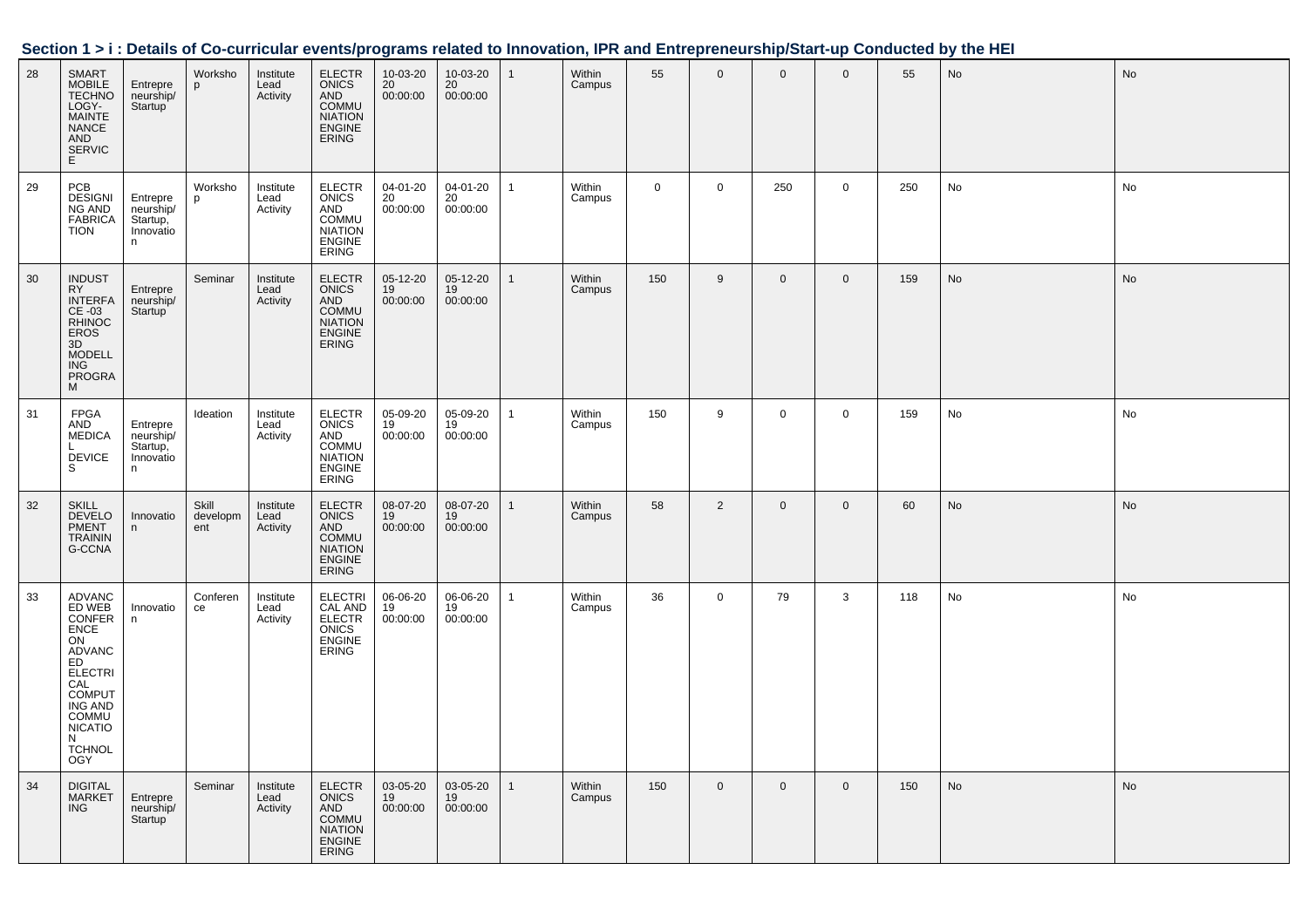| Section 1 > i : Details of Co-curricular events/programs related to Innovation, IPR and Entrepreneurship/Start-up Conducted by the HEI |  |  |
|----------------------------------------------------------------------------------------------------------------------------------------|--|--|
|                                                                                                                                        |  |  |

| 35 | CARRER<br>AWARE<br>NESS<br>AFTER<br>GRADUA<br><b>TION</b>                                        | Entrepre<br>neurship/<br>Startup               | Motivatio<br>nal speak | Institute<br>Lead<br>Activity | <b>ELECTR</b><br><b>ONICS</b><br>AND<br>COMMU<br><b>NIATION</b><br><b>ENGINE</b><br><b>ERING</b> | 30-04-20<br>19<br>00:00:00 | 30-04-20<br>19<br>00:00:00 | Within<br>Campus | 250 |  | $\Omega$ | 250 | No | No |
|----|--------------------------------------------------------------------------------------------------|------------------------------------------------|------------------------|-------------------------------|--------------------------------------------------------------------------------------------------|----------------------------|----------------------------|------------------|-----|--|----------|-----|----|----|
| 36 | BE AN<br>ENERGY<br><b>PROFES</b><br>SIONALS<br><b>INDUST</b><br><b>RY</b><br><b>NEEDS</b><br>YOU | Entrepre<br>neurship/<br>Startup,<br>Innovatio | Seminar                | Institute<br>Lead<br>Activity | <b>ELECTRI</b><br>CAL AND<br><b>ELECTR</b><br><b>ONICS</b><br>ENGINE<br><b>ERING</b>             | 16-12-20<br>19<br>00:00:00 | 16-12-20<br>19<br>00:00:00 | Within<br>Campus | 39  |  | $\Omega$ | 44  | No | No |

## Section 1 > ii : Details of Students, Faculties/Staff Participation/Representation in Co-curricular events/programs related to Innovation, IPR and Entrepreneurship/Start-up<br>at the State, National and (or) International Lev

| Srno           | Name of<br>Program<br>(Full<br>Name)                                                           | Program<br>Theme                 | Program<br>Type        | Organizin<br>g Ägency<br>Institute<br>Name                           | Organizin<br>g Agency<br><b>Type</b> | Program<br>Start<br>Date   | Program<br>End Date        | Program<br>Duration(i<br>n Days) | Participa<br>nts<br>(Students) | Participa<br>nts<br>(Faculty) | Total<br>Number<br>of<br>Participa<br>nts | Awards/R<br>ecognitio<br>ns/Achiev<br>ements | Award /<br>Position /<br>Recogniti<br>on<br>Secured | Title of<br>Innovatio<br>n / Start-<br>up<br>Secured<br>the<br>Award /<br>Recogniti<br>on | Had institute spent expenses<br>either from own resource/<br>received fund towards sending<br>delegation to participate /<br>represent the activity / event? | Did any of the participants<br>received any awards/recognition<br>for startup / innovation ideas /<br>research |
|----------------|------------------------------------------------------------------------------------------------|----------------------------------|------------------------|----------------------------------------------------------------------|--------------------------------------|----------------------------|----------------------------|----------------------------------|--------------------------------|-------------------------------|-------------------------------------------|----------------------------------------------|-----------------------------------------------------|-------------------------------------------------------------------------------------------|--------------------------------------------------------------------------------------------------------------------------------------------------------------|----------------------------------------------------------------------------------------------------------------|
|                | Analyze                                                                                        | Entrepre<br>neurship/<br>Startup | Innovatio<br>n Contest | Nandha<br>Engineeri<br>ng<br>College,<br>Perundur<br>ai              | Educatio<br>nal<br>Institute         | 16-07-20<br>19<br>00:00:00 | 16-07-20<br>19<br>00:00:00 |                                  | $\overline{2}$                 | $\mathbf 0$                   | $\overline{2}$                            | No                                           | $\cdots$                                            | ---                                                                                       | No                                                                                                                                                           | <b>No</b>                                                                                                      |
| 2              | Tinkatho<br>n<br>Worksho<br>p                                                                  | Entrepre<br>neurship/<br>Startup | Worksho                | <b>RVS</b><br>College<br>of<br>Engineeri<br>ng and<br>Technolo<br>gy | Educatio<br>nal<br>Institute         | 05-09-20<br>19<br>00:00:00 | 05-09-20<br>19<br>00:00:00 |                                  | 9                              | $\Omega$                      | 9                                         | No                                           | $---$                                               | $\cdots$                                                                                  | No                                                                                                                                                           | No                                                                                                             |
| 3              | IIC<br>Events                                                                                  | Innovatio<br>n.                  | Worksho<br>D           | IIC                                                                  | Educatio<br>nal<br>Institute         | 11-09-20<br>19<br>00:00:00 | 11-09-20<br>19<br>00:00:00 |                                  | 20                             | 2                             | 22                                        | No                                           | $\hspace{0.05cm} \ldots$                            | ---                                                                                       | No                                                                                                                                                           | <b>No</b>                                                                                                      |
| $\overline{4}$ | Introducti<br>on to<br><b>Block</b><br>chain,<br><b>Bitcoin</b><br>and<br>Cryptocur<br>rencies | Entrepre<br>neurship/<br>Startup | Worksho<br>p           | <b>KCG</b><br>College<br>of<br>Technolo<br>gy,<br>Chennai            | Educatio<br>nal<br>Institute         | 18-09-20<br>19<br>00:00:00 | 18-09-20<br>19<br>00:00:00 |                                  | 6                              | $\Omega$                      | 6                                         | <b>No</b>                                    | $---$                                               | ---                                                                                       | No                                                                                                                                                           | <b>No</b>                                                                                                      |
| 5              | Industroa<br>I Visit to<br><b>PPTS</b><br><b>INDIA</b>                                         | Entrepre<br>neurship/<br>Startup | Exposure<br>visit      | <b>PPTS</b><br><b>INDIA</b>                                          | Educatio<br>nal<br>Institute         | 20-09-20<br>19<br>00:00:00 | 20-09-20<br>19<br>00:00:00 |                                  | 52                             | 3                             | 55                                        | No                                           | $- - -$                                             | $\qquad \qquad -\qquad$                                                                   | No                                                                                                                                                           | No                                                                                                             |
| 6              | <b>KPR</b><br>Institute<br>of Engg                                                             | Entrepre<br>neurship/<br>Startup | Innovatio<br>n Contest | <b>KPR</b><br>Institute<br>of Engg                                   | Educatio<br>nal<br>Institute         | 05-02-20<br>20<br>00:00:00 | 05-02-20<br>20<br>00:00:00 |                                  | 10 <sup>1</sup>                | $\Omega$                      | 10                                        | <b>No</b>                                    | $\hspace{0.05cm} \ldots$                            | ---                                                                                       | No                                                                                                                                                           | <b>No</b>                                                                                                      |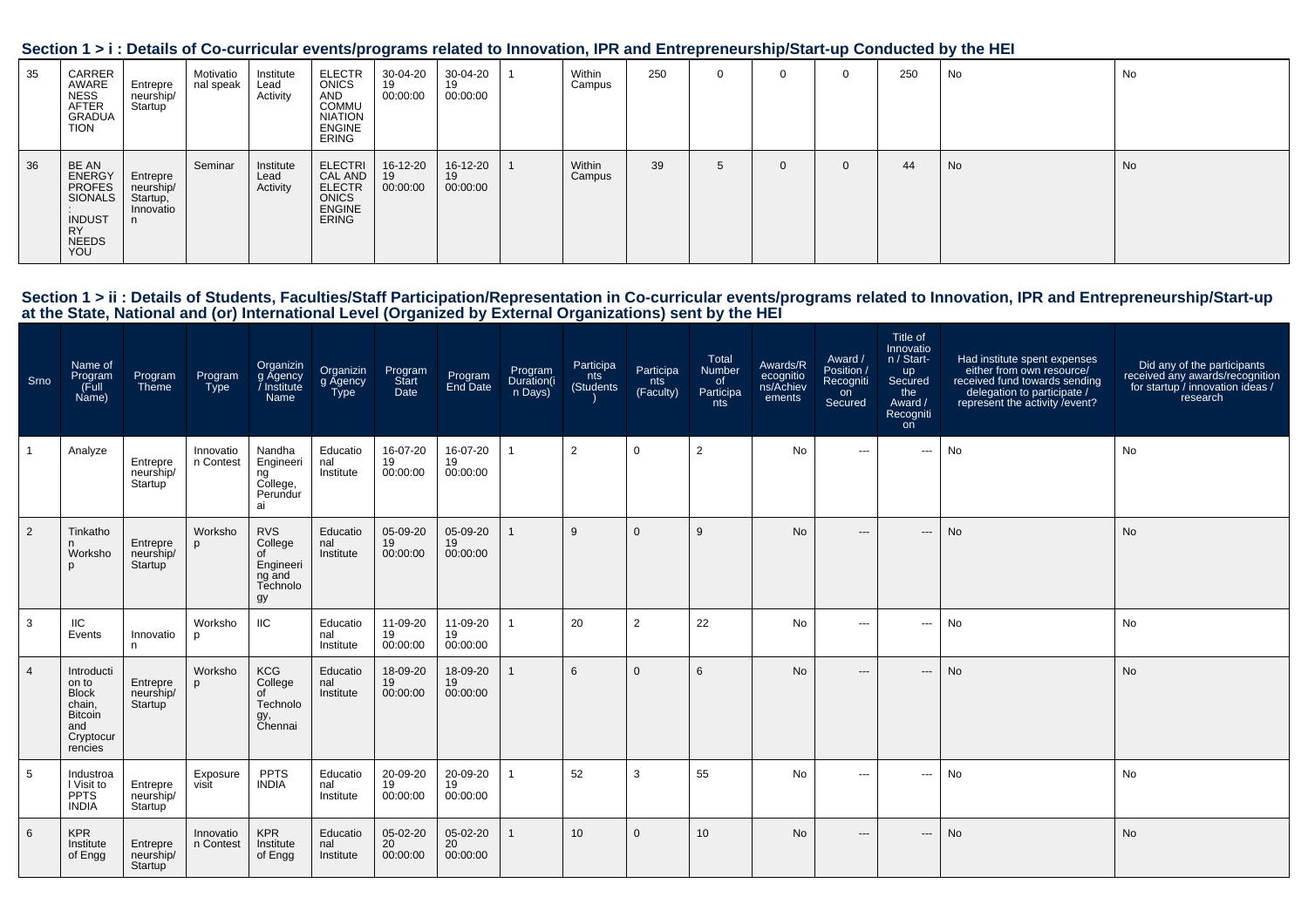|  | Section 1 > ii : Details of Students, Faculties/Staff Participation/Representation in Co-curricular events/programs related to Innovation, IPR and Entrepreneurship/Start-up |  |  |  |
|--|------------------------------------------------------------------------------------------------------------------------------------------------------------------------------|--|--|--|
|  | at the State, National and (or) International Level (Organized by External Organizations) sent by the HEI                                                                    |  |  |  |

| $\overline{7}$ | <b>RVS</b><br>College<br>of Engg                                                                                        | Entrepre<br>neurship/<br>Startup              | Innovatio<br>n Contest   | <b>RVS</b><br>College<br>of Engg                                                                                 | Educatio<br>nal<br>Institute | 14-02-20<br>20<br>00:00:00 | 14-02-20<br>20<br>00:00:00 | 1              | $\overline{4}$ | $\mathbf 0$    | $\overline{4}$ | No | $---$                    | $\sim$                        | No | No |
|----------------|-------------------------------------------------------------------------------------------------------------------------|-----------------------------------------------|--------------------------|------------------------------------------------------------------------------------------------------------------|------------------------------|----------------------------|----------------------------|----------------|----------------|----------------|----------------|----|--------------------------|-------------------------------|----|----|
| 8              | <b>WORKS</b><br>HOP ON<br><b>MOBILE</b><br><b>APP</b><br><b>DEVELO</b><br><b>PMENT</b>                                  | Entrepre<br>neurship/<br>Startup              | Worksho<br>p             | <b>KPR</b><br><b>INSTITU</b><br>TE OF<br>ENGINE<br><b>ERING</b><br>AND<br><b>TECHNO</b><br><b>LOGY</b>           | Educatio<br>nal<br>Institute | 09-01-20<br>20<br>00:00:00 | 10-01-20<br>20<br>00:00:00 | $\overline{2}$ | 3              | $\mathbf 0$    | 3              | No | $\hspace{0.05cm} \cdots$ | $\hspace{1.5cm} \textbf{---}$ | No | No |
| 9              | ONE<br><b>DAY</b><br><b>PROGRA</b><br>MME ON<br>LEGAL<br>AWARE<br><b>NESS</b><br>AND<br><b>LABOUR</b><br>LAWS           | <b>IPR</b>                                    | Awarene<br>SS            | <b>VIVEKAN</b><br>ANDA<br>INSTITU<br>TE OF<br>MANAGE<br>MENT<br><b>STUDIES</b>                                   | Educatio<br>nal<br>Institute | 05-02-20<br>20<br>00:00:00 | 05-02-20<br>20<br>00:00:00 | $\mathbf{1}$   | $\mathbf{1}$   | $\overline{2}$ | 3              | No | $\cdots$                 | ---                           | No | No |
| 10             | <b>ADVANC</b><br>E C                                                                                                    | Entrepre<br>neurship/<br>Startup              | Skill<br>developm<br>ent | KARPAG<br>VINAYAK<br>A<br><b>COLLEG</b><br>E OF<br><b>ENGNIE</b><br><b>ERING</b><br><b>TECHNO</b><br><b>LOGY</b> | Educatio<br>nal<br>Institute | 08-01-20<br>20<br>00:00:00 | 08-01-20<br>20<br>00:00:00 | $\mathbf{1}$   | $\mathbf 1$    | $\mathbf{0}$   | 1              | No | $\hspace{0.05cm} \ldots$ | $\qquad \qquad -\qquad$       | No | No |
| 11             | <b>MATHEM</b><br>ATICAL<br><b>MODELL</b><br>ING IN<br><b>BIOMEDI</b><br>CAL<br><b>ENGINE</b><br><b>ERING</b>            | Entrepre<br>neurship/<br>Startup <sup>®</sup> | Worksho<br>p             | MATHEM<br><b>ATICAL</b><br><b>MODELL</b><br>ING IN<br><b>BIOMEDI</b><br>CAL<br><b>ENGINE</b><br>ERING            | Educatio<br>nal<br>Institute | 18-06-20<br>19<br>00:00:00 | 20-06-20<br>19<br>00:00:00 | 3              | $\mathbf{1}$   | 1              | $\overline{2}$ | No | $\overline{\phantom{a}}$ | ---                           | No | No |
| 12             | 3 D<br><b>PRINTIN</b><br>G FOR<br><b>MEDICA</b><br>L AND<br><b>ROBOTI</b><br><b>CS</b><br><b>APPLICA</b><br><b>TION</b> | Entrepre<br>neurship/<br>Startup <sup>1</sup> | Worksho<br>p             | SRI<br><b>KUMARA</b><br><b>GURU</b><br>COLLEG<br>E OF<br><b>TECHNO</b><br>LOGY                                   | Educatio<br>nal<br>Institute | 13-05-20<br>19<br>00:00:00 | 18-05-20<br>19<br>00:00:00 | 6              | $\Omega$       | 2              | $\overline{2}$ | No | $---$                    | $\hspace{0.05cm} \ldots$      | No | No |
| 13             | <b>FUTURE</b><br><b>TRENDS</b><br>IN<br><b>ELECTR</b><br><b>ONICS</b>                                                   | Entrepre<br>neurship/<br>Startup              | Worksho<br>p             | DR.N.G.<br><b>INSTITU</b><br>TE OF<br><b>TECHNO</b><br>LOGY                                                      | Educatio<br>nal<br>Institute | 02-05-20<br>19<br>00:00:00 | 04-05-20<br>19<br>00:00:00 | 3              | $\mathbf 0$    | 2              | $\overline{2}$ | No | $\sim$ $\sim$            | $\overline{\phantom{a}}$      | No | No |
| 14             | <b>BIO</b><br><b>MEDICA</b><br><b>ENGINE</b><br><b>ERING</b>                                                            | Innovatio<br>n                                | Worksho<br>p             | DR.N.G.<br><b>INSTITU</b><br>TE OF<br><b>TECHNO</b><br>LOGY                                                      | Educatio<br>nal<br>Institute | 24-03-20<br>20<br>00:00:00 | 24-03-20<br>20<br>00:00:00 | $\mathbf{1}$   | $\mathbf{1}$   | $\mathbf{1}$   | 2              | No | $\hspace{0.05cm} \ldots$ | $\hspace{0.05cm} \ldots$      | No | No |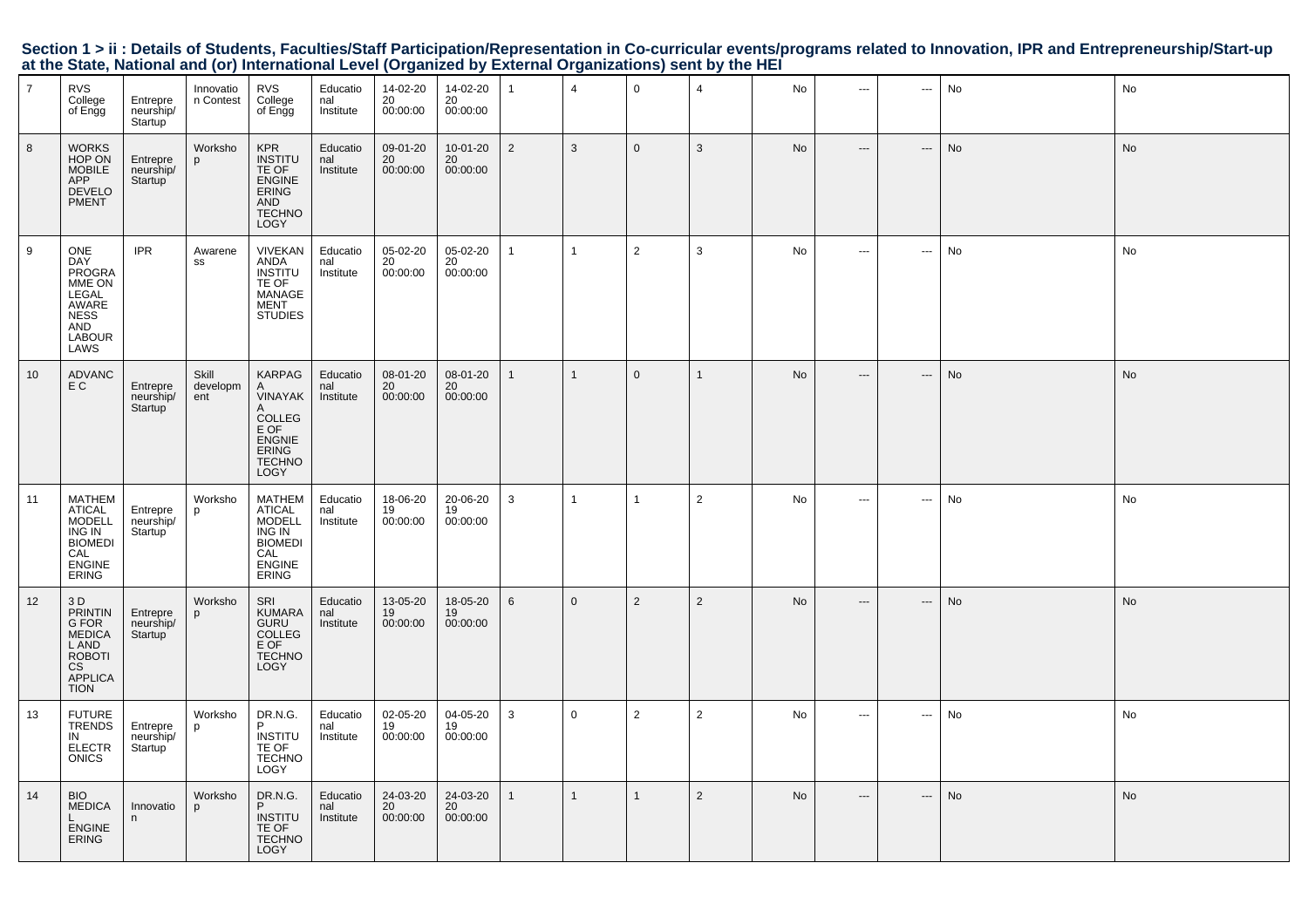|                                                                                                           |  |  | Section 1 > ii : Details of Students, Faculties/Staff Participation/Representation in Co-curricular events/programs related to Innovation, IPR and Entrepreneurship/Start-up |  |
|-----------------------------------------------------------------------------------------------------------|--|--|------------------------------------------------------------------------------------------------------------------------------------------------------------------------------|--|
| at the State, National and (or) International Level (Organized by External Organizations) sent by the HEI |  |  |                                                                                                                                                                              |  |

| 15 | <b>MOBILE</b><br>APP<br><b>DEVELO</b><br>PMENT                                                               | Innovatio<br>n.                  | Worksho<br>p | <b>KPR</b><br><b>INSTITU</b><br>TE OF<br><b>ENGINE</b><br><b>ERING</b><br>AND<br><b>TECHNO</b><br>LOGY | Educatio<br>nal<br>Institute | 09-01-20<br>20<br>00:00:00 | 10-01-20<br>20<br>00:00:00 | 2 | $\overline{2}$ | $\overline{0}$ | $\overline{2}$ | <b>No</b> | $\cdots$ | $\hspace{0.05cm} \ldots$   | No | No        |
|----|--------------------------------------------------------------------------------------------------------------|----------------------------------|--------------|--------------------------------------------------------------------------------------------------------|------------------------------|----------------------------|----------------------------|---|----------------|----------------|----------------|-----------|----------|----------------------------|----|-----------|
| 16 | <b>MOTOR</b><br><b>DRIVE</b><br>T <sub>2</sub> P                                                             | Innovatio<br>n                   | Seminar      | <b>IIT</b><br><b>MADRAS</b>                                                                            | Educatio<br>nal<br>Institute | 03-02-20<br>20<br>00:00:00 | 03-02-20<br>20<br>00:00:00 |   | $\overline{0}$ | $\overline{4}$ | $\overline{4}$ | <b>No</b> | $---$    | $\qquad \qquad - \qquad -$ | No | No        |
| 17 | <b>MICROS</b><br><b>ENSORS</b><br>AND IOT                                                                    | Entrepre<br>neurship/<br>Startup | Seminar      | <b>KUMARA</b><br>GURU<br>COLLEG<br>E OF<br><b>TECHNO</b><br>LOGY                                       | Educatio<br>nal<br>Institute | 18-06-20<br>19<br>00:00:00 | 18-06-20<br>19<br>00:00:00 |   | $\mathbf 0$    |                |                | No        | $\cdots$ | $\sim$ $\sim$ $\sim$       | No | No        |
| 18 | <b>INDUST</b><br>RY 4.0                                                                                      | Innovatio<br>n.                  | Seminar      | SRI<br><b>ESHWA</b><br>R<br><b>COLLEG</b><br>E OF<br><b>ENGINE</b><br>ERING                            | Educatio<br>nal<br>Institute | 18-05-20<br>19<br>00:00:00 | 18-05-20<br>19<br>00:00:00 |   | $\mathbf{0}$   | 2              | $\overline{2}$ | <b>No</b> | $---$    | $\qquad \qquad - \qquad -$ | No | No        |
| 19 | <b>VIRTUAL</b><br>LAB<br><b>USING</b><br><b>AUTO</b><br><b>DESK</b><br><b>TINKER</b><br>CARD                 | Innovatio<br>n                   | Seminar      | SNS<br>COLLEG<br>E OF<br><b>TECHNO</b><br><b>LOGY</b>                                                  | Educatio<br>nal<br>Institute | 02-05-20<br>19<br>00:00:00 | 02-05-20<br>19<br>00:00:00 |   | $\mathbf 0$    | 3              | 3              | No        | $- - -$  | $\sim$ $\sim$ $\sim$       | No | No        |
| 20 | <b>ARTIFICI</b><br>AL<br><b>INTELLI</b><br><b>GENCE</b><br><b>AND</b><br><b>MACHIN</b><br>E.<br>LEARNIN<br>G | Innovatio<br>n                   | Worksho<br>p | KARPAG<br>AM<br>COLLEG<br>E OF<br><b>ENGINE</b><br><b>ERING</b>                                        | Educatio<br>nal<br>Institute | 05-03-20<br>20<br>00:00:00 | 05-03-20<br>20<br>00:00:00 |   | $\overline{0}$ | 3              | 3              | <b>No</b> | $---$    | $\cdots$                   | No | <b>No</b> |

#### **Section 2 > i : List the Academic Programs on Innovation, IPR and Entrepreneurship Development Offered During the Academic Period (2019-20)**

**No Data Flled!**

**Section 2 > ii : List the Employment Generation Skill Development Programs Organized by the HEI on Innovation, IPR and Entrepreneurship Development During theAcademic Period (2019-20)**

**No Data Flled!**

Section 2 > iii : List the Full Time Faculties had with a Degree (UG/PG/PhD) in Innovation/IPR/Entrepreneurship and (or) Received Specialized Training program of I&E, IPR<br>(MDP, EDP, FDP, Short-term Certificate Course, of m **Academic Period (2019-20)**

**No Data Flled!**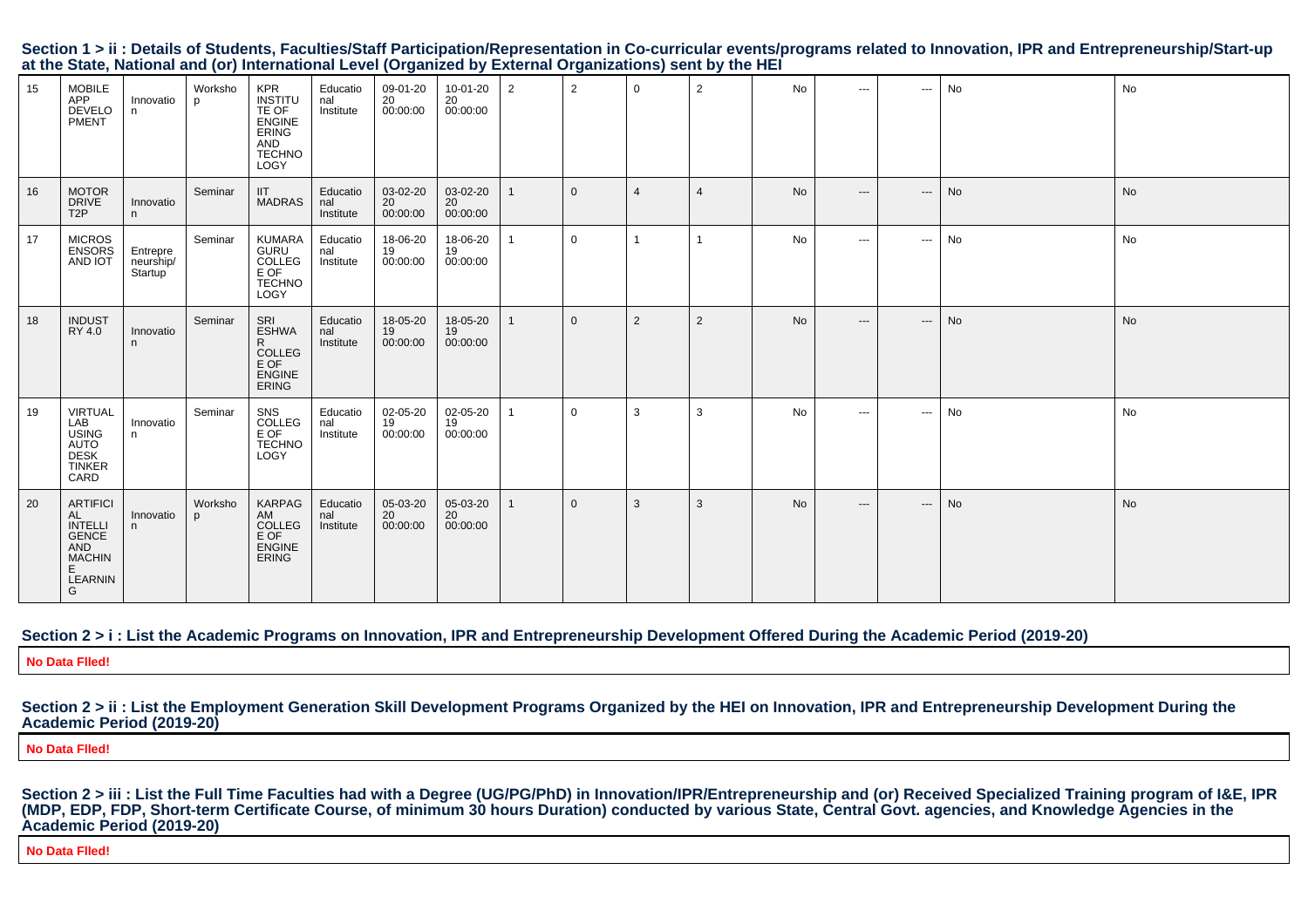## Section 3 > i : List Idea/Innovation Centric Student Clubs Are Functional at the HEI with Access to Co-working Space/Work-stations for Students with Facilities &<br>Equipment Available to promote and Support Innovation, Entre

| Srno | Name of Student Club                            | Type of Club | Year of Establishment | <b>Type of Facilities</b><br>Available at the Club | <b>Student Club</b><br>with Access to<br>Other I&E<br>Facilities at the<br><b>HEI</b> | No of<br>Programs/Activiti<br>es Organized by<br>the Student Club<br>During the AY<br>2019-20 | <b>Student Club</b><br><b>Team Lead</b><br>Name | <b>Student Club Team</b><br><b>Lead Email</b> | <b>Student Club Team</b><br>Lead Phone |
|------|-------------------------------------------------|--------------|-----------------------|----------------------------------------------------|---------------------------------------------------------------------------------------|-----------------------------------------------------------------------------------------------|-------------------------------------------------|-----------------------------------------------|----------------------------------------|
|      | Aces and Techno Zappers<br>Students Association | Startup Club | 2015                  | <b>Work Stations</b>                               | Pre-Incubation<br>Unit                                                                | 15                                                                                            | R.Sagaya<br>Viviyan                             | sagayavivian_r@adithy<br>atech.com            | 9629613569                             |

#### Section 3 > ii > a : List the Pre-Incubation Facility (Tinkering Lab/Makers' Space/Design Centre/New Gen IEDC/IEDC/EDC/Innovation Centre/Startup Cell) (>= 600 Sq. Ft. **Floor Area)**

| Srno | Name of Pre-<br><b>Incubation Centre</b> | Type of<br>Facility | Year of<br>Establishme<br>nt | Type of<br>Facilities<br>Available at<br>the Centre | Pre-Incubation<br>with Access to<br>Other I&E<br>Facilities at the<br><b>HEI</b> | Name of the<br>Funding<br>Schemes<br>Available<br>with Pre-<br>Incubation<br>Unit, if any<br>(Optional) | <b>Facility Details</b>                                                                                                                                                              | Total Nos of Dedicated<br>Executive/Management<br>team Strength Engaged at<br>the Facility | Had the Pre-Incubation<br>Unit Provided any<br>Funding Support for<br>Idea/Prototype/Innovati<br>on Development and<br>implementation during<br>the Financial Year<br>2019-20 | Had institute<br>Generated Income<br>either from Services<br>Offered by Pre-<br>Incubation<br>Centre/Facilities? | Had institute spent expenses either<br>from own resource/received fund<br>towards Establishment/Operation<br>of Pre-Incubation Centre/Facilities? |
|------|------------------------------------------|---------------------|------------------------------|-----------------------------------------------------|----------------------------------------------------------------------------------|---------------------------------------------------------------------------------------------------------|--------------------------------------------------------------------------------------------------------------------------------------------------------------------------------------|--------------------------------------------------------------------------------------------|-------------------------------------------------------------------------------------------------------------------------------------------------------------------------------|------------------------------------------------------------------------------------------------------------------|---------------------------------------------------------------------------------------------------------------------------------------------------|
|      | <b>Think Aside</b><br>Technologies       | <b>Startup Cell</b> | 2017                         | Work<br><b>Stations</b>                             | <b>Incubation Unit</b>                                                           | Incubation<br>Unit                                                                                      | Mr.K.A<br>Facility<br>Incharge<br>ravindh<br>Name<br>contact<br>Facility<br>@think<br>Incharge<br>aside.c<br>Email<br>om<br>967734<br>Facility<br>0774<br>Incharge<br>Phone          | $\overline{4}$                                                                             | No                                                                                                                                                                            | <b>No</b>                                                                                                        | <b>No</b>                                                                                                                                         |
| 2    | <b>UCFER</b><br>Technologies             | <b>Startup Cell</b> | 2018                         | Work<br><b>Stations</b>                             | <b>Incubation Unit</b>                                                           | Incubation<br>Unit                                                                                      | Mr.R.R<br>Facility<br>Incharge<br>Name<br>aj<br>Kumar<br>contact<br>Facility<br>@theu<br>Incharge<br>cfer.co<br>Email<br>m<br>Facility<br>737358<br>7924<br>Incharge<br>Phone        | 3                                                                                          | No                                                                                                                                                                            | <b>No</b>                                                                                                        | <b>No</b>                                                                                                                                         |
| 3    | Wire Delta                               | <b>Startup Cell</b> | 2013                         | Work<br>Stations                                    | <b>IPR</b><br>Cell/Technology<br>Transfer Centre                                 | <b>IPR</b><br>Cell/Technol<br>ogy Transfer<br>Centre                                                    | Facility<br>Mr.R.S<br>enthil<br>Incharge<br>Kumar<br>Name<br>senthil.<br>Facility<br>r@wire<br>Incharge<br>delta.c<br>Email<br>om<br>994404<br>Facility<br>7451<br>Incharge<br>Phone | 5                                                                                          | No                                                                                                                                                                            | No                                                                                                               | No                                                                                                                                                |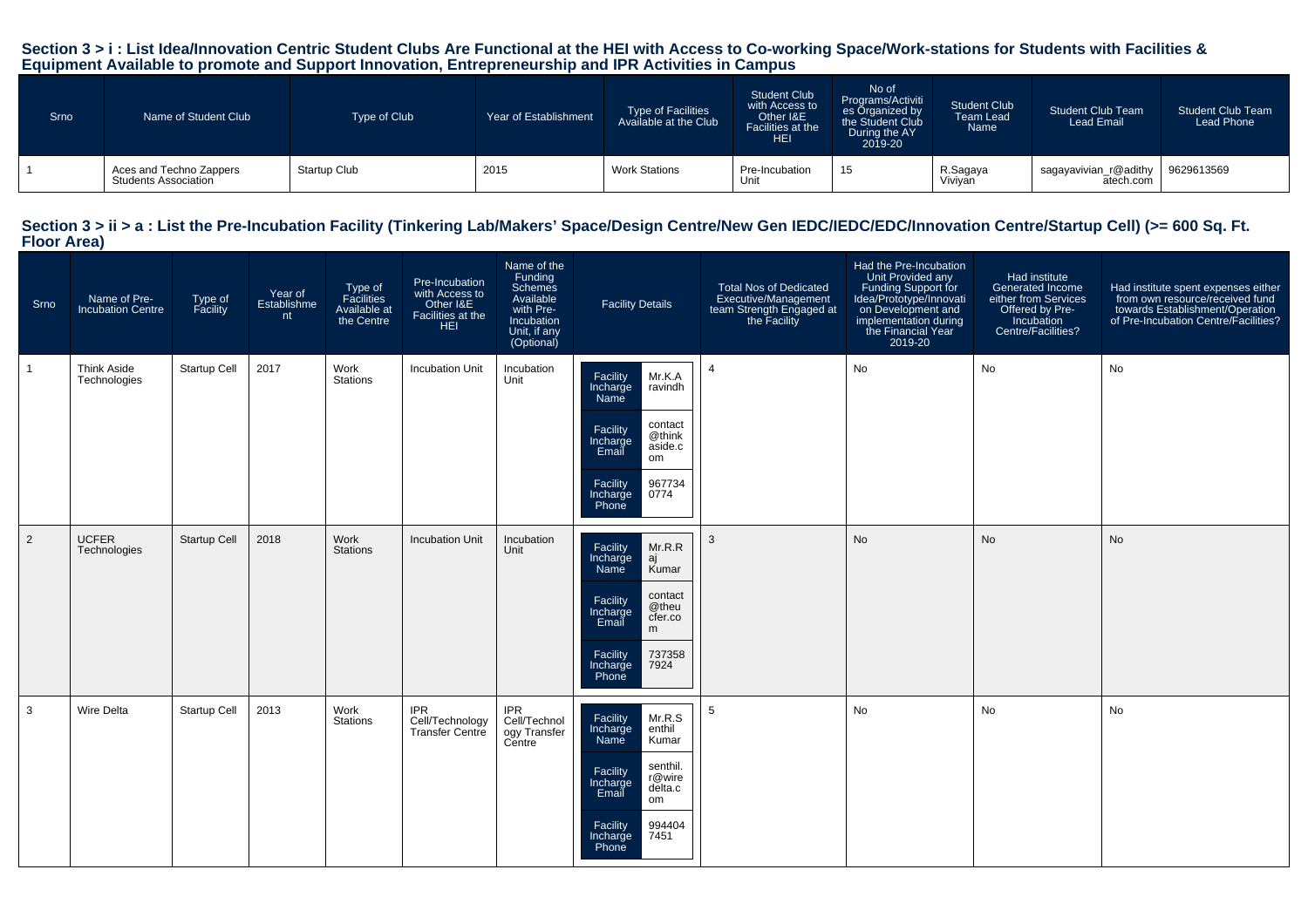#### **Section 3 > ii > b : List the Centre of Excellence (CoE) Facilities with Advance Tools and Equipment at the HEI (>= 1000 Sq. Ft. Floor Area)**

**No Data Flled!**

#### **Section 3 > ii > c : List the Incubation Facilities at the HEI (>= 1500 Sq. Ft. Floor Area)**

**No Data Flled!**

#### **Section 3 > ii > d : List the Innovation Park/Research Park Facilities at the HEI (>= 5000 Sq. Ft. Floor Area)**

**No Data Flled!**

#### **Section 3 > ii > e : List the IPR Cell/Technology Transfer Centre Facilities at the HEI**

**No Data Flled!**

#### **Section 3 > iii > a : Provide detail list of Faculties as Mentor to help Ideas/Innovations/Startups**

**No Data Flled!**

#### **Section 3 > iii > b : Provide detail list of External Experts/Agencies engaged as Mentor to help Ideas/Innovations/Startups**

**No Data Flled!**

#### **Section 4 : List all the Innovations Generated Developed, Completed and Implemented in Ground with Support of Pre-incubation & Incubation facilities at the HEI andRecognitions Received**

**No Data Flled!**

**Section 5 : List all the Ventures/Startups/SME Units Established with Support of Pre-incubation & Incubation facilities at the HEI**

**No Data Flled!**

## **Section 7 > i : List all the Collaborations with External Agencies and Co-Creation of I&E Activities by the HEI**

**No Data Flled!**

## **Section 8 > ii : List the IPs Filed/Published/Granted (Copyright & Designs Only) by the HEI as an Applicant / Co-applicant / Co-owner**

**No Data Flled!**

## **Section 8 > iii : List the IP (Patents only) Filed by the HEI as Applicant / Co-applicant / Co-owner**

**No Data Flled!**

## **Section 8 > v : List the IPs hold by the Innovation teams/Startups Incubated at the Pre-incubation/incubation Unit of the HEI**

**No Data Flled!**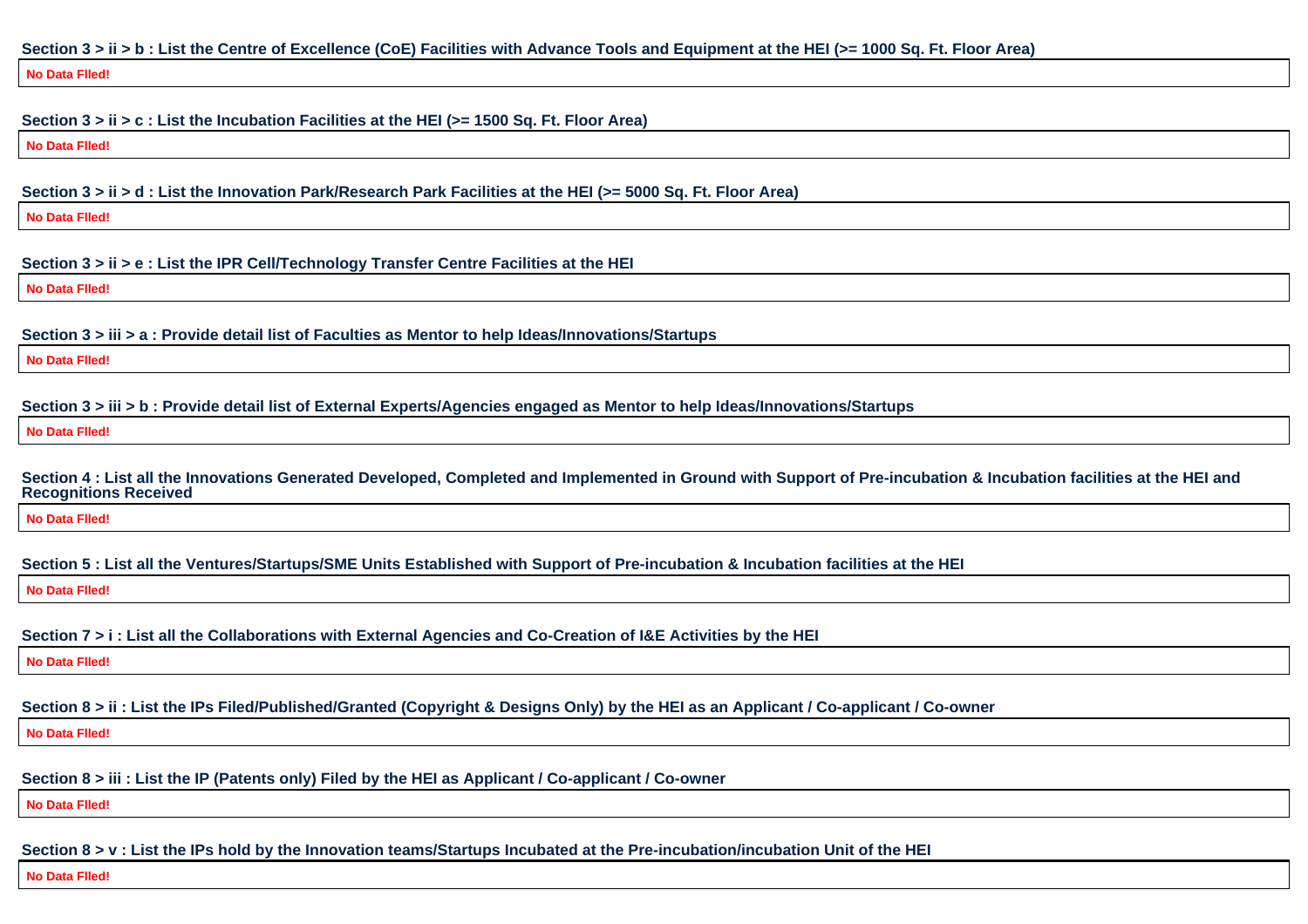**No Data Flled!**